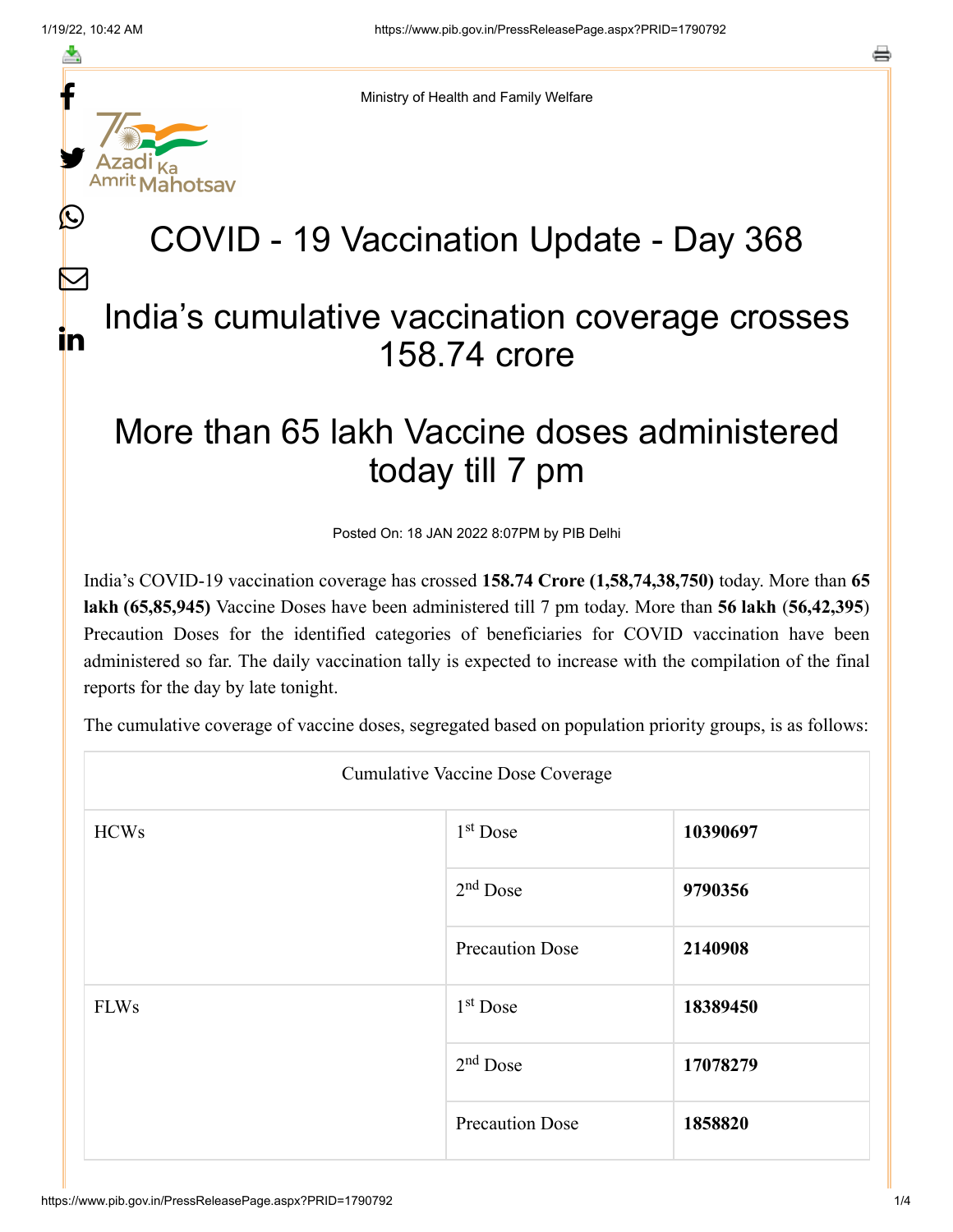Г

| f<br>$\bf \Omega$ | Age Group 15-18 years                        | 1 <sup>st</sup> Dose   | 37032672   |
|-------------------|----------------------------------------------|------------------------|------------|
|                   | Age Group 18-44 years                        | 1 <sup>st</sup> Dose   | 528273567  |
|                   |                                              | $2nd$ Dose             | 374964001  |
|                   | Age Group 45-59 years                        | $1st$ Dose             | 198079823  |
|                   |                                              | $2nd$ Dose             | 162680571  |
| in                | Over 60 years                                | 1 <sup>st</sup> Dose   | 123407032  |
|                   |                                              | $2nd$ Dose             | 101709907  |
|                   |                                              | <b>Precaution Dose</b> | 1642667    |
|                   | Cumulative 1 <sup>st</sup> dose administered |                        | 915573241  |
|                   | Cumulative 2 <sup>nd</sup> dose administered |                        | 666223114  |
|                   | <b>Precaution Dose</b>                       |                        | 5642395    |
|                   | Total                                        |                        | 1587438750 |

Today's achievement in the vaccination exercise, segregated by population priority groups, is as follows:

| Date: 18 <sup>th</sup> January, 2022 (368 <sup>th</sup> Day) |                        |        |
|--------------------------------------------------------------|------------------------|--------|
| <b>HCWs</b>                                                  | $1st$ Dose             | 199    |
|                                                              | $2nd$ Dose             | 4212   |
|                                                              | <b>Precaution Dose</b> | 144323 |
| <b>FLWs</b>                                                  | $1st$ Dose             | 192    |
|                                                              |                        |        |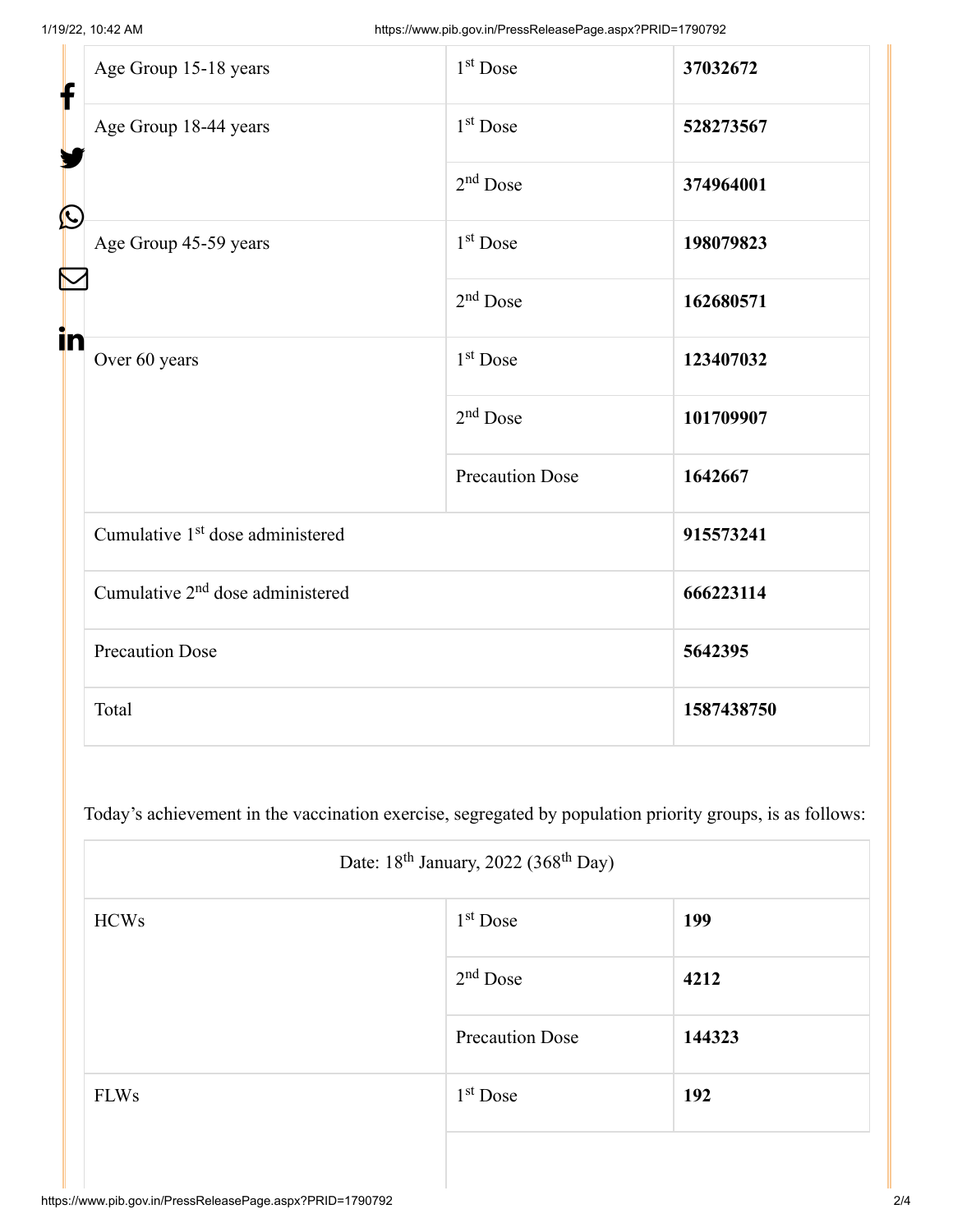| f                         |                                              | 2 <sup>nd</sup> Dose   | 9787    |
|---------------------------|----------------------------------------------|------------------------|---------|
|                           |                                              | <b>Precaution Dose</b> | 169206  |
| $\boldsymbol{\mathbb{Q}}$ | Age Group 15-18 years                        | 1 <sup>st</sup> Dose   | 1040627 |
|                           | Age Group 18-44 years                        | 1 <sup>st</sup> Dose   | 1149608 |
|                           |                                              | $2nd$ Dose             | 2471483 |
| in                        | Age Group 45-59 years                        | $1st$ Dose             | 168563  |
|                           |                                              | $2nd$ Dose             | 707314  |
|                           | Over 60 years                                | 1 <sup>st</sup> Dose   | 103604  |
|                           |                                              | $2nd$ Dose             | 385321  |
|                           |                                              | <b>Precaution Dose</b> | 231506  |
|                           | Cumulative 1 <sup>st</sup> dose administered |                        | 2462793 |
|                           | Cumulative 2 <sup>nd</sup> dose administered |                        | 3578117 |
|                           | <b>Precaution Dose</b>                       |                        | 545035  |
|                           | Total                                        |                        | 6585945 |

The vaccination exercise as a tool to protect the most vulnerable population groups in the country from COVID-19 continues to be regularly reviewed and monitored at the highest level.

\*\*\*\*

MV

HFW/COVID Vaccination/18<sup>th</sup> January/4